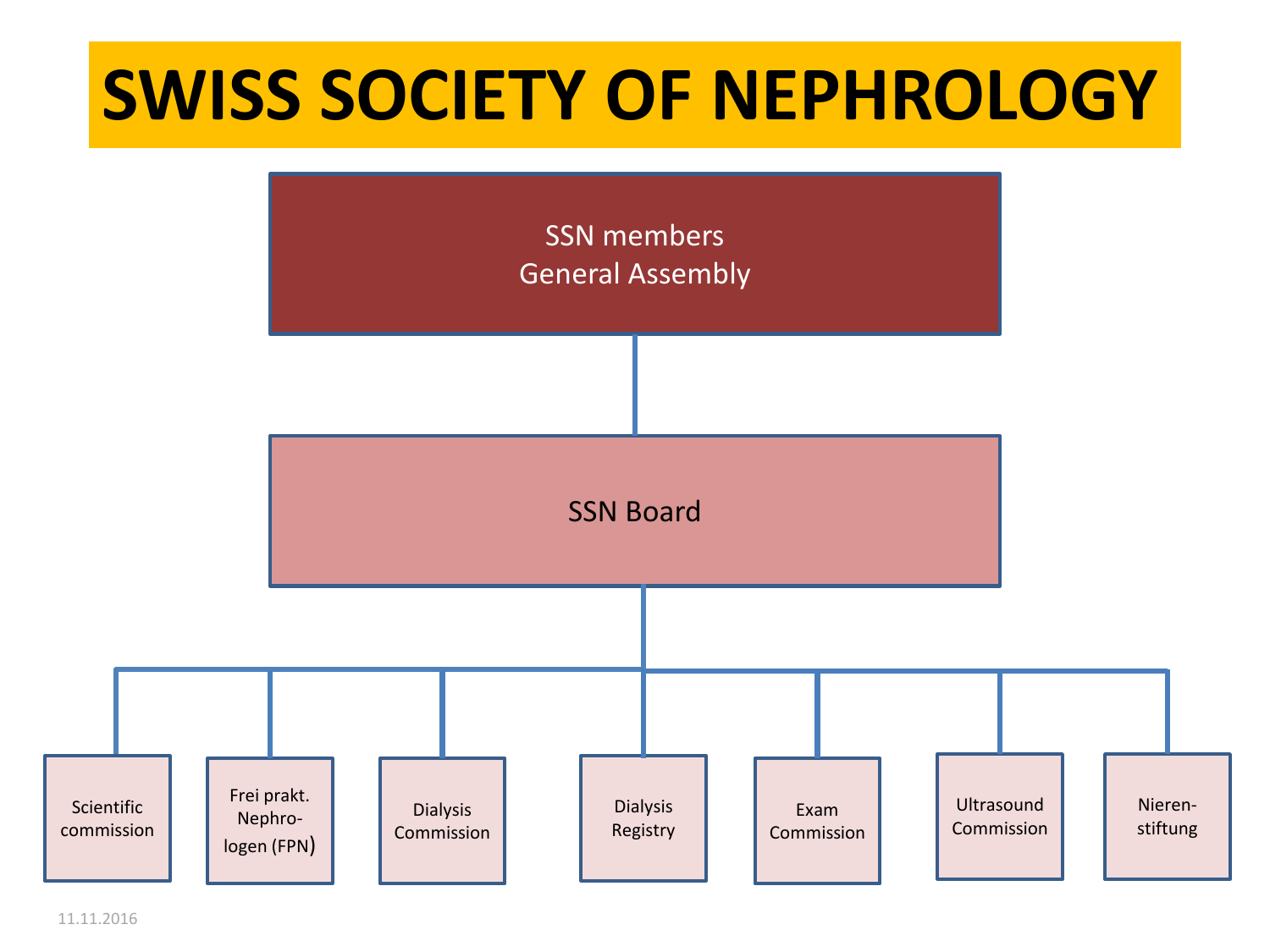## **SSN / SGN missions**

| <b>Education</b>                | <b>Dialysis</b>                           | <b>Quality</b>                                 | <b>Research</b>                                | <b>Professional</b><br>organisation   |
|---------------------------------|-------------------------------------------|------------------------------------------------|------------------------------------------------|---------------------------------------|
| Postgraduate<br>education       | <b>Dialysis</b><br>Commission             | Dialysis registry                              | Nierenstiftung                                 | Frei<br>praktizierende<br>Nephrologen |
| <b>FMH Exam</b>                 | Paritätische<br>Vertrauens-<br>kommission | <b>Swiss Transplant</b><br><b>Cohort Study</b> | Nierenbiopsie<br>register                      | Pediatric<br>Nephrology               |
| Continuous<br>education         | WG_SSN-H+                                 |                                                | <b>Swiss Transplant</b><br><b>Cohort Study</b> |                                       |
| <b>Scientific</b><br>commission |                                           |                                                | <b>Swiss Kidney stone</b><br>cohort            |                                       |
| <b>CME</b> courses              |                                           |                                                | <b>NCCR Kidney.CH</b>                          |                                       |
| Ultraschall<br>Kommission       |                                           |                                                | <b>NCCR</b><br><b>Transcure</b>                |                                       |
| Nierenstiftung                  |                                           |                                                | <b>Lupus Cohort</b>                            | 11.11.2016                            |